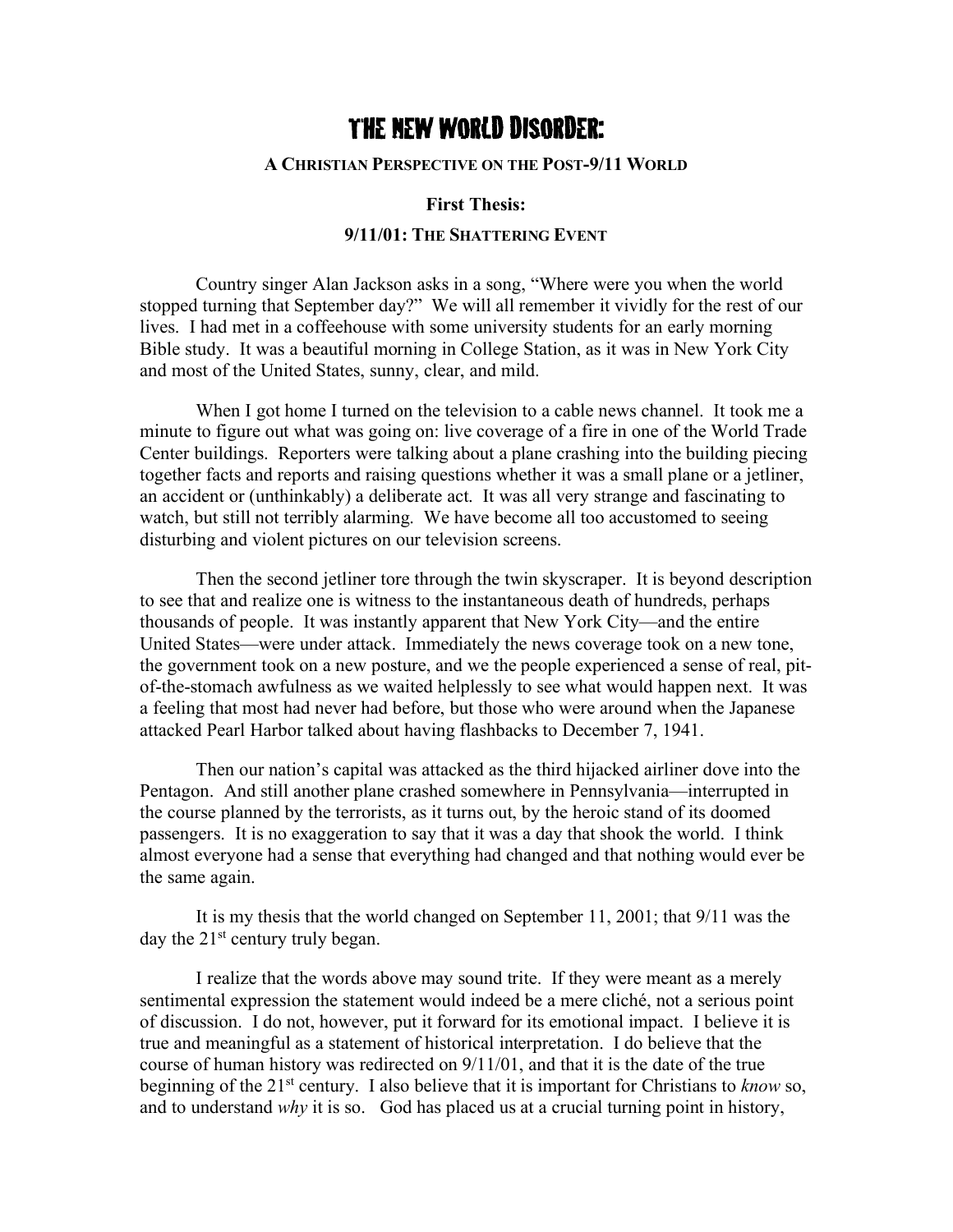and hand laid upon us the obligation of living for him and representing the Lordship of his Son at such a time as this.

In I Chronicles 12 there is a description of how the tribes of Israel rallied behind David to be king after the collapse of the house of King Saul. Verse 32 contains a fascinating note about one of the smallest tribes, Issachar, who despite their few numbers made a significant contribution to David's cause. It says that they "understood the times and knew what Israel should do." May God grant to us understanding of our own times, so that we may know what we should do.

To that end I am pursuing a study of the impact of 9/11 on our generation, along with a projection of what it will mean to the generations to follow. My first offering in that study deals with the subject, "The Shattering Event."

### **The First Day of the 21st Century**

My first point is that September 11, 2001 was the effective beginning of the much-ballyhooed "New Millennium." Far from being the "Age of Aquarius" envisioned by New Age dreamers—harmony and understanding, sympathy and love abounding, and all that—the oncoming era will reveal new developments in ancient, unsettled conflicts. I further suggest to you that the terrorist attack on that bloody day was neither a fluke, nor a mere blip on the radar screen of history. Rather, it is the herald of the kind of world we will be living in for a good while.

In particular, the shocking attack and devastation of the World Trade Center and all the social and political repercussions that continue to issue from it, constitutes something I call a *shattering event.*

Let me first explain what I mean when I say that September 11, 2001 was the first day of the  $21<sup>st</sup>$  century.

There are two ways of defining the periods of human history. One is to fit human events into a strictly chronological grid. So, we bracket the lives and events of the Twentieth Century between 1901 and 2000 (or, if you prefer the popular idea, between 1900 and 1999—it makes little difference).

This kind of chronicle is useful as an index for locating times and sequences, but it doesn't do much to help our understanding. What, after all, does the fact than an event happened in a particular year (or century) have to do with its causes and effects? Unless we believe in astrology (and we don't!), the date on which an even occurs is the least significant thing about that event.

The other way to divide history is by the events themselves, looking for those happenings and episodes that had the greatest impact on society and mankind in general, and seem to mark turning points in human affairs. Now the question arises: which events, and what kind?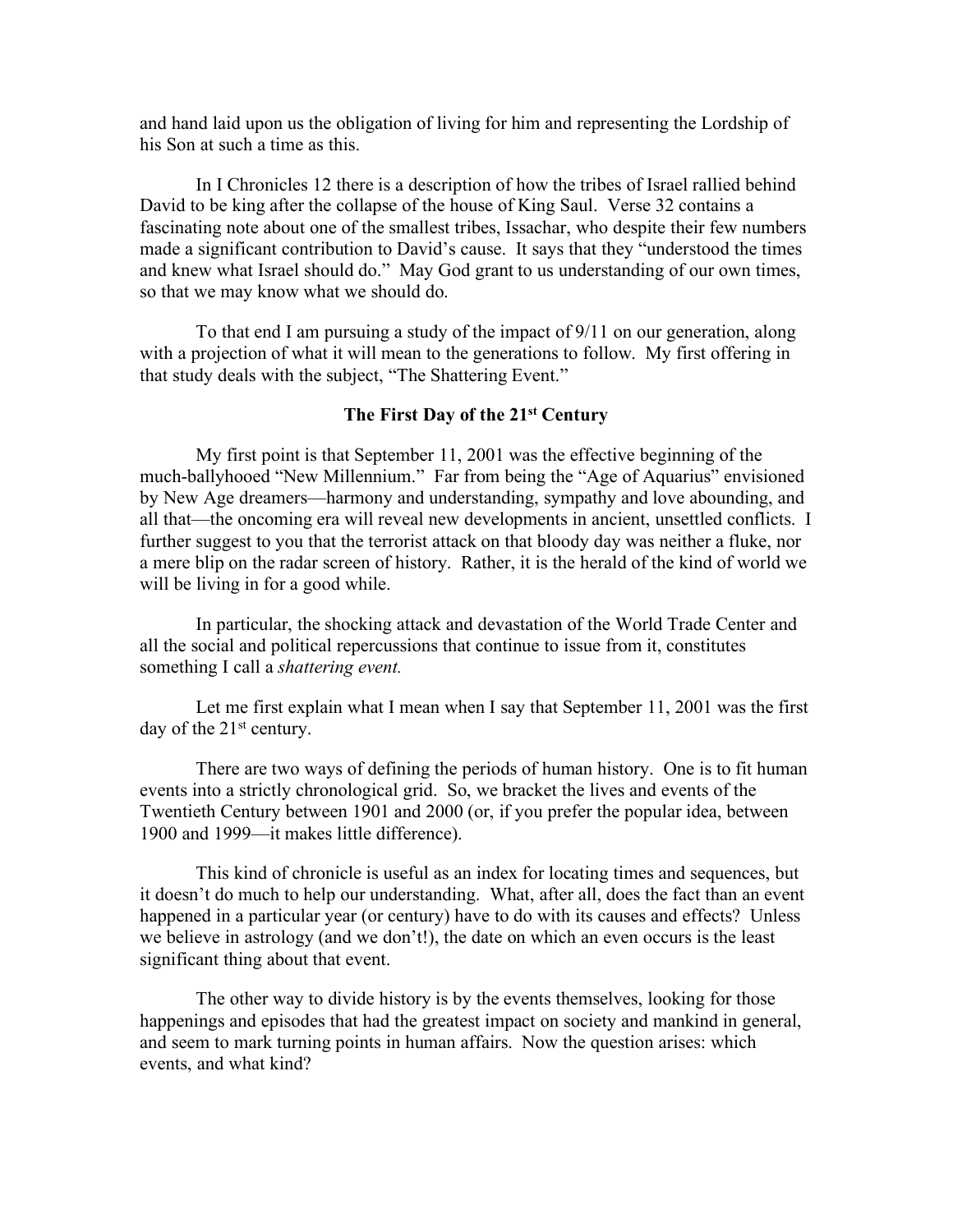Some point to *invention* as markers for the boundaries of history. Perhaps then the 20th Century began in 1903. That's when the Wright brothers staged the first successful flight of a heavier-than-air craft. The impact of that invention went way beyond the crucial field of transportation. It was a boundary-breaking invention that expanded the imagination of mankind. If man can fly, what else might it be possible for him to achieve—both for better and for worse?

It could also be argued that *discovery* is the appropriate standard for marking time. If discovery is our criterion, then surely 1905 is the true beginning of the  $20<sup>th</sup>$ Century. That is the year Einstein laid out the theory of relativity. It was not apparent at the time, but the formula E=mc2 changed pretty much everything—at least everything the mind can think about.

However, I think the most cogent and understandable way of interpreting history is to examine the events that have had the greatest influence on the current of human affairs, that in themselves become the signature of an era.

Alas, most of those events tend to be traumatic ones. I am not thinking primarily about natural disasters, although hurricanes, floods, and earthquakes may have an enormous, even global impact. Neither do I refer here to spectacular manmade disasters, like the sinking of the Titanic.

Our attention should be directed, rather, to events that reveal deep-seated, broadbased *conflicts.* Conflict is, after all, the stuff all stories are made of (and history is first of all a story)—not to mention the fact that it both spawns and makes dreadful use of marvelous inventions and amazing discoveries. Consider, for example, the importance of aircraft to  $20<sup>th</sup>$  century warfare, and of the theory of relativity to the development of weapons of mass destruction.

By this way of reading history, the 20<sup>th</sup> Century as a historical period perhaps began in earnest in August 1914, with what seemed at first like a singular, small-time act of political terrorism. The assassination of an Austrian archduke lit a short-burning fuse that exploded in the First World War, which in turn completely rearranged the map of Europe, Africa, and Asia. The war also set the stage for a worldwide economic depression, a second World War, and a Cold War—all directed by issues that dominated the lives of virtually everyone who lived during that time.

The point is that the  $20<sup>th</sup>$  century as a time marker began with the rotation of the earth and the completion of another revolution around the sun, and hence the rollover of another date. But the character of the issues with which those who lived in that century had to deal was more truly revealed, not by the calendar, but by that generation's first great trauma in human relations, the First World War.

To return to the starting point, all the anxiety and apocalyptic dread about the arrival of the year 2000 (remember the Y2K computer bug?) proved to be a non-issue. The calendar changed from 1999 to 2000, then from 2000 to 2001 without much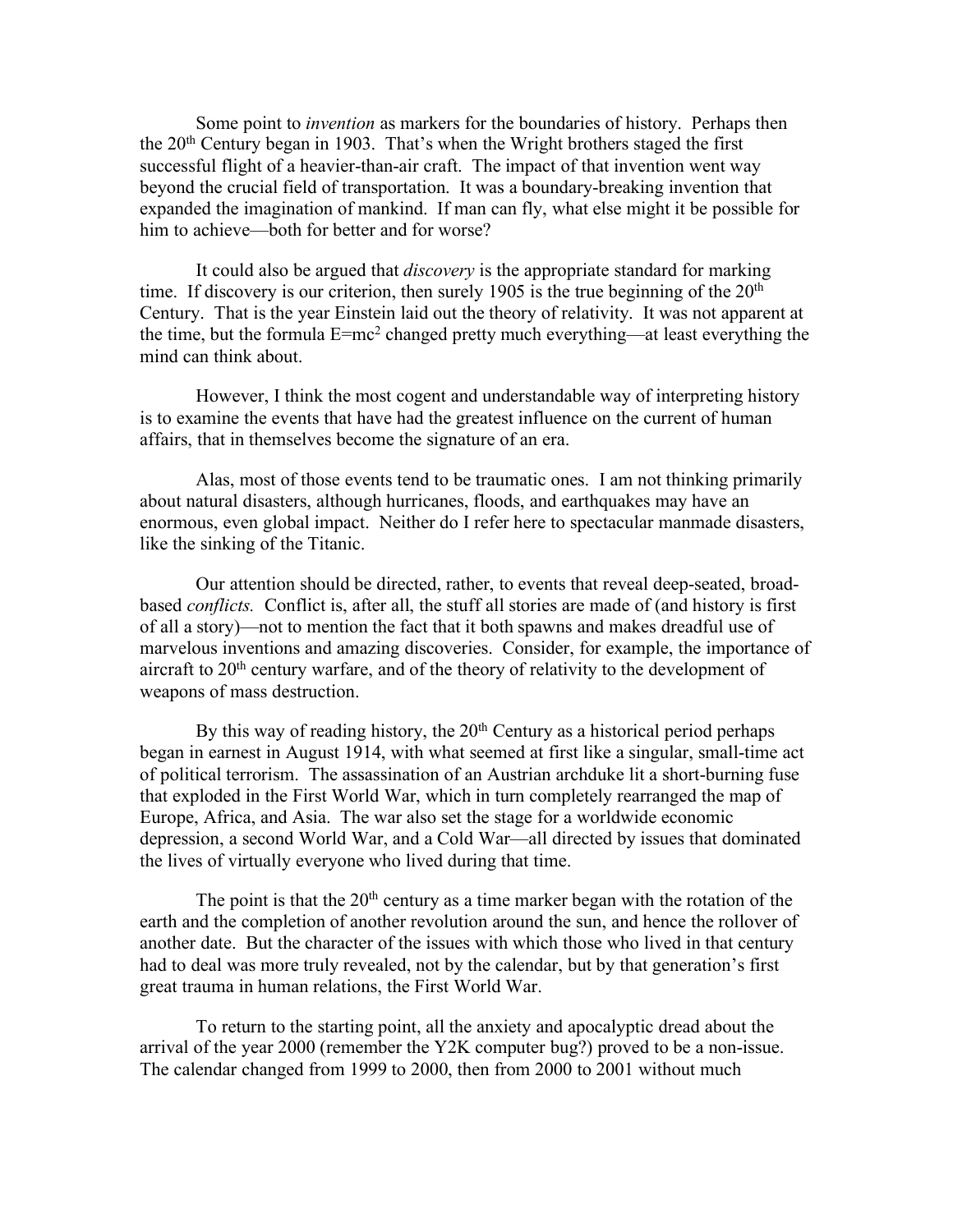happening to distinguish one year from another. There were conflicts and disasters aplenty, but nothing epoch-making.

When members of a terrorist network called Al Qaida attacked New York City and Washington, D.C. on September 11, 2001, the world changed and the 21st Century as an historical period truly began.

To call the trauma of that day a *shattering event* is not a generalization, but something specific. First, we shall define what that concept means, and then see how it applies to 9/11.

## **What Is a Shattering Event?**

First, what *is* a shattering event, and how does it change society and culture?

To call the terrorist atrocity of 9/11 a "shattering event" is not a statement of its emotional impact, but rather its historical impact. To help explain what this means, let us look to an illustration from world history.

*The Destruction of Jerusalem as a Shattering Event.* In the year A. D. 70 four Roman legions under General Titus breached the wall of Jerusalem, killed its Jewish defenders, and completely destroyed the temple—razed it to the ground. All that was left and yet remains of it was a small section of the western face of the retaining wall, not even part of the temple itself. This is the famous "Wailing Wall," where faithful Jews (and many others) still return to pour out their hearts and offer supplications to God.

Forty years earlier Jesus had foretold the coming war and the destruction of the temple. He went so far as to say that not one stone would be left standing on another, and his words were literally fulfilled. The prophecy was inconceivable to his disciples. They immediately concluded that such an event must be the end of the age and herald of the final Day of Judgment.

The destruction of Jerusalem and the temple was not quite as momentous as the apostles thought it would be. We are, after all, still awaiting the Second Coming and the final judgment. Even so it was an event that changed the course of history. A survey by the Christian History Institute of 500 church historians identified this event as Number One of the 25 most important events (after the composition of the New Testament) in the history of Christianity.

Why was the destruction of Jerusalem and the temple such an important event? In his book *Turning Points* historian Mark Noll explains:

> From the perspective of the very earliest Christians, Roman decimation of Jerusalem probably seemed like an unspeakable tragedy. Christianity was born in the cradle of Jerusalem…. The Gospels were written, in large part, as a demonstration of the way that Jesus brought Israel's earlier history to its culmination…. Other early Christian writings that would also become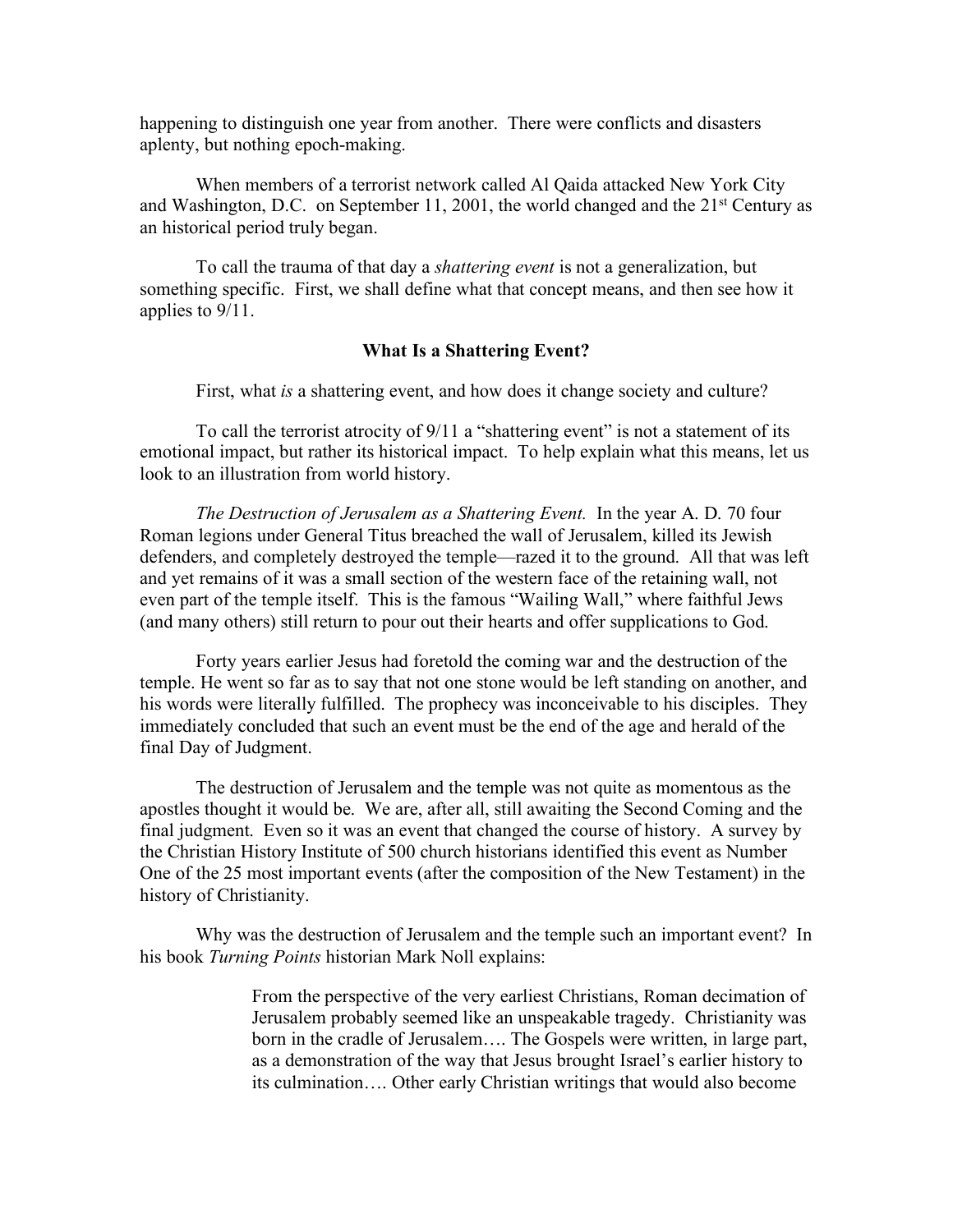part of the New Testament were preoccupied with negotiating the boundaries between Judaism and Christianity.

The great turning point represented by the destruction of Jerusalem was to move Christianity outward, to transform it from a religion shaped in nearly every particular by its early Jewish environment into a religion advancing toward universal significance in the broader reaches of the Mediterranean world, and then beyond. $<sup>1</sup>$ </sup>

## Prof. Noll concludes,

The blows that the…Roman generals rained upon Jerusalem…liberated the church for its destiny as a universal religion offered to the whole world $^2$ 

In other words, the year now known to us as *the year of our Lord 70* marked an abrupt change in both the nature and the self-image of the Christian church. Before 70 Christianity was a Jewish sect with an increasing number of Gentiles swelling its ranks. After 70 Christianity was a *Gentile* movement of faith with a rapidly shrinking number of Jews. The whole center of gravity for Christianity changed from Jerusalem where the Lord died and rose, to Rome where the apostles Paul and Peter were martyred.

Moreover, we are not dealing merely with the effect of this event on the religious history of Judaism and Christianity. The rise of Christianity as a universal movement set off something like a historical chain reaction. The subsequent history of Western Civilization would become virtually synonymous with the history of the Christian church until the modern era. To this day the secular Western world still numbers the years of our lives—grudgingly—by the coming of the Lord Jesus Christ into the world. Even in a day in which faith in the Lordship of Christ wanes in the West, it appears to be spreading rapidly on the continents of Africa, Asia, and South America.

The point here is that the destruction of Jerusalem and the Jewish temple is a prime example of a shattering event.

Now let us propose a definition: *A shattering event is an acute crisis in human affairs that marks a great divide between historical eras. It marks this great divide, not only through the direct and indirect consequences that follow, but also through its symbolic power as an emblem of greater issues and conflicts.*

All human life is punctuated by crises of one kind or another, and every crisis jolts us, and every crisis imposes some kind of change in our behavior and outlook. What is in view here are those events that mark truly profound changes.

 <sup>1</sup> Mark A. Noll, *Turning Points: Decisive Moments in the History of Christianity* (Grand Rapids, MI: Baker Books, 1997): 26, 27.

 $<sup>2</sup>$  Ibid, 26.</sup>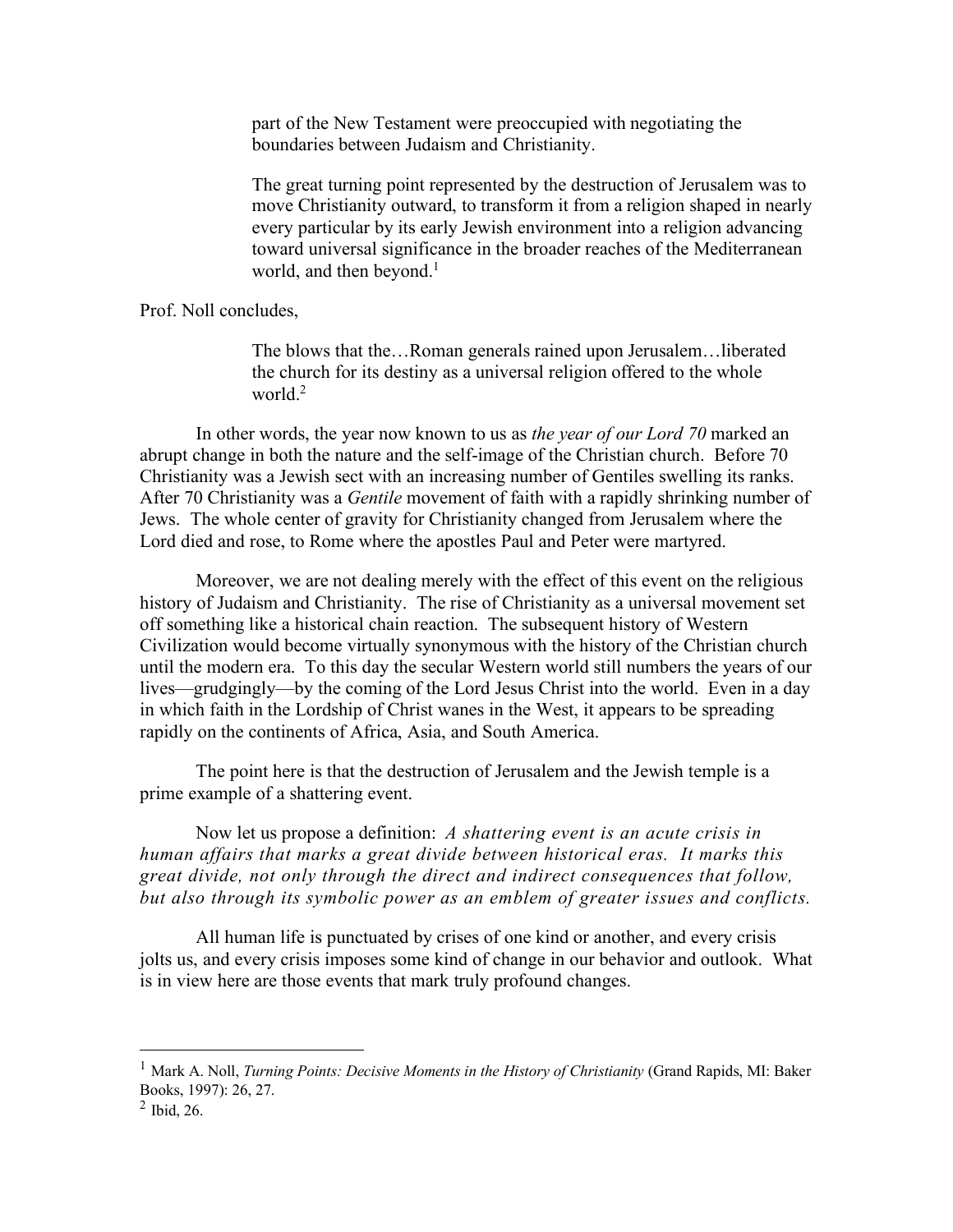Shattering events of this definition can occur on every level of human existence: the lives of individuals, families, communities, nations, the world. By definition they are rare. They stand out because they change us in fundamental ways. They change the circumstances of our lives and even the way we look at ourselves. They call forth the best and the worst elements of ourselves. They force us to make changes we otherwise would not make, and in that way mold us into something we would not otherwise become.

Moreover, a shattering event is more than just a turning point. Not all turning points constitute a shattering event. With a shattering event something is being shattered or brought down. A turning point may represent an *invitation* or *call* to a new way of life. A shattering event is a *forced eviction* from a previous way of life.

*Three Characteristics of a Shattering Event.* There are three factors that elevate a particular crisis above the other common crises of our lives and enable us to identify it as a shattering event.

- **1. The event itself is momentous in its own right as an occurrence in history.** One way to gauge this is to ask, "Where were you when this happened?" These are the days when you remember every detail about where you were and what you were doing when it happened or when you heard about it. Why? Because even if it did not happen to you personally, it affected your life deeply—along with the lives of perhaps millions of others. A world-class shattering event will have a direct impact on the lives of a significant segment of the human population.
- **2. The event acts as a catalyst.** It sets in motion other issues that are not necessarily directly related to the event itself. While it may put an end to one human conflict, it also seems to trigger another. This point refers not only to changes that are directly *caused* by the event. Shattering events tend to gather together the combined force of a number of related conflicts that have been quietly stewing and launch others that have already been actively brewing. Thus, it becomes a catalyst for wider developments.
- **3. The event takes on a symbolic significance for issues larger than the event itself.**"Symbolic significance" refers to more than the immediate emotional response people have toward the event, or the fact that it may linger in most people's memory. People do remember the facts of what happened, quite vividly. But they also associate those facts with images that seem to relate to and explain other things that are happening around them. The shattering event becomes an emblem for a movement in history. It is a signpost that people look to and say, "After this, everything changed."

As stated above, a shattering event can occur on any level. For an individual it does not have to be a necessarily a tragedy. It may mean the shattering of illusions or the breaking down of barriers, and that is not inherently a bad thing. I can personally identify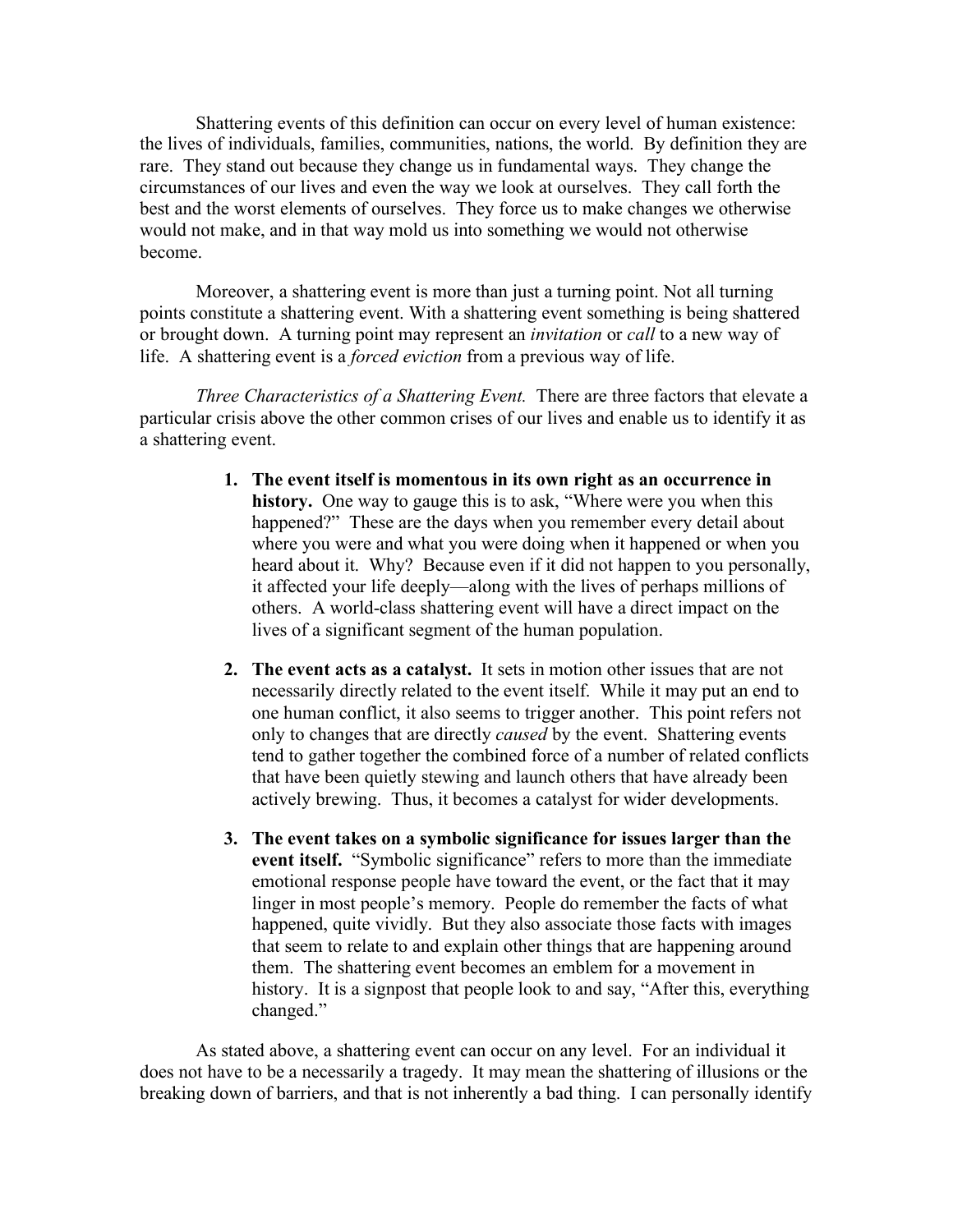a few such events in my own life that profoundly affected me and were used by God to shape my life and my faith. Romans 8:28 comes to mind: "All things," even shocking, shattering events, "work together for good to those who love God, who are the called according to his purpose."

Beyond the sphere of individual and family experiences and into the larger spheres of community, it is apparent that shattering events take on an increasingly negative connotation. That is because they are almost always associated with some kind of conflict or disillusionment. I once served a church where the death of an elder deeply affected the church and drastically changed its direction. Beyond the grief, many seemed to be dealing with bitter disappointment that God had not answered their prayers for his healing. The church eventually split, and afterwards I looked back and observed how many conflicts began to surface following the death of this man. In my estimation his death was, for that church, a shattering event.

An event does not have to be defined as a single incident or circumstance. It may also be inclusive of a major conflict or period of crisis. The Great Depression certainly stands out as a grand-scale shattering event. The Civil War comprises a shattering event made up of many shattering events, climaxed by the assassination of Lincoln—a shattering event in its own right.

Single-episode shattering events are relatively rare, however. Until September 11, I think, the greatest single shattering event in my lifetime was the assassination of President John F. Kennedy. It meets all three criteria.

Not only was the event itself a national trauma, it heralded a decade of turbulence, and it marked the death of modern optimism. It opened the front door to one of the stormiest ten-year periods in American history—one that finally seemed to close with the Watergate scandal and the resignation of a president, a shattering event in its own right. Meanwhile we were soon shocked by the slayings of Robert Kennedy and Martin Luther King, Jr., raising the question whether America would descend to an era governed by political assassinations. The Vietnam War divided the nation and its generations, while urban riots stirred fears of racial revolution.

In fact, there *was* a revolution of a very different type in ferment. A generation that was coming of age in 1963 effectively rejected the slain president's inaugural call to, "Ask not what your country can do for you; ask what you can do for your country." Instead it began listening to voices encouraging them to, "Tune in, turn on, and drop out." This was, I believe, the true beginning of the Postmodern Movement that came to prominence in the late  $20<sup>th</sup>$  century and is still with us today. Its hallmarks include rejection of authority, rejection of objective and verifiable truth, and a quest for subjective personal experience.

Perhaps all this is why there has been so much long-lasting fascination, speculation, and skepticism surrounding Kennedy's death. American society was so drastically altered in the aftermath of the killing that it is hard to believe that it was done by a lone gunman. We start looking for a conspiracy to reassure us that surely someone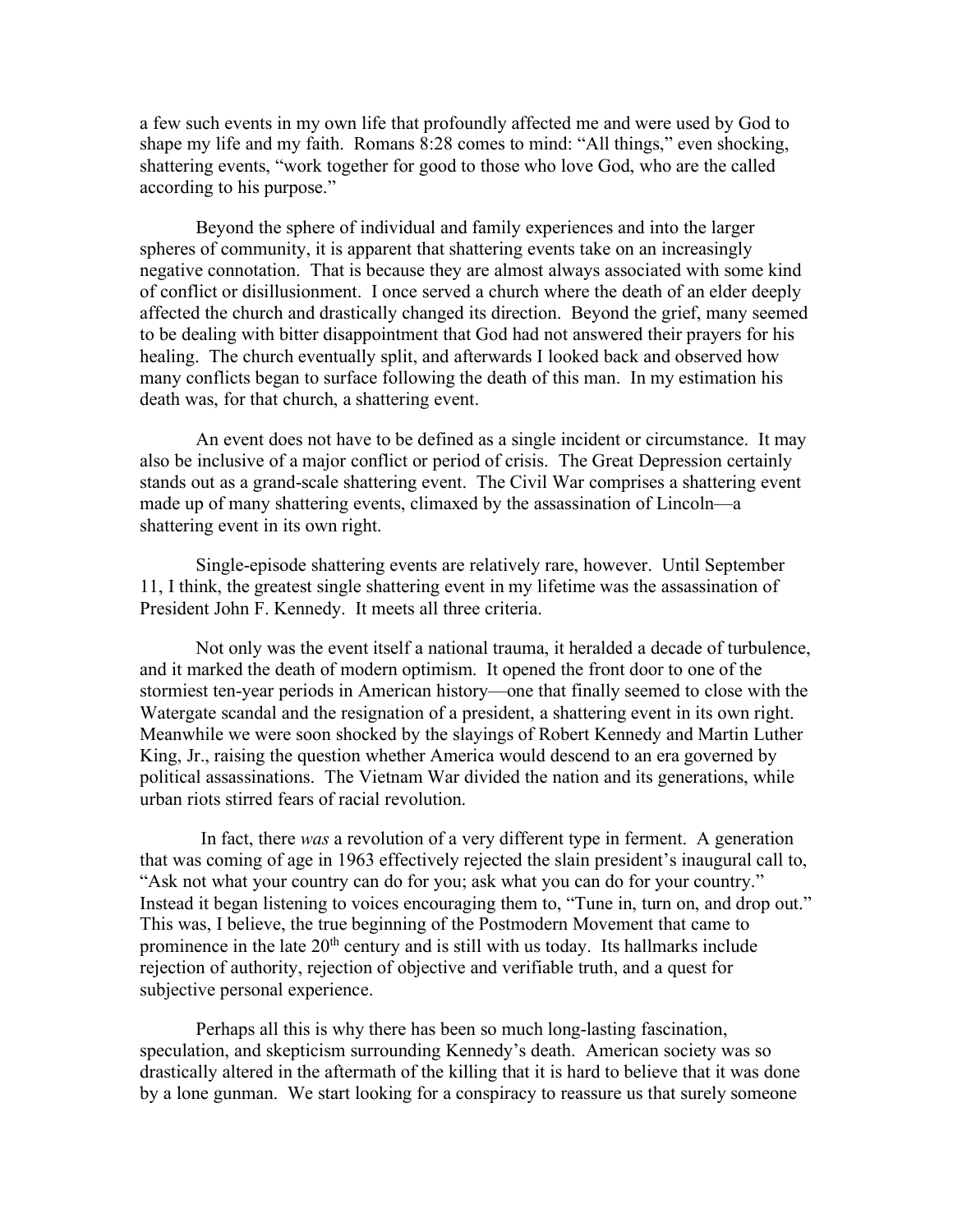otherwise inconsequential, someone like a Lee Harvey Oswald, cannot change our lives that much.

*Case Study: Hiroshima.* In world history we can look to a number of collective events that may rightly be called "grand scale" shattering ones: The Black Plague, the French Revolution, the two World Wars of the  $20<sup>th</sup>$  century. All these "events," however, are actually names that encompass myriad events and span several years. I would offer, however, one case study to show how a singular event can fit the three criteria named above. It was the climactic event of the Second World War: the destruction of the Japanese city of Hiroshima by the atomic bomb in August 1945. (The follow up attack on Nagasaki did not so much constitute a separate shattering event as to it did to extend the impact of the first bomb. Hence the two attacks are usually referred to together.)

In the first place, the event directly affected the lives of a significant segment of the human population on a large scale. This refers both to the primary effects of the event itself, and the collateral repercussions of the event. When the first nuclear weapons were used, obviously the devastation that occurred in the targeted cities was terrible beyond description. Vast numbers of men, women and children perished in an instant, and thousands of others remained to suffer hideous effects of radiation.

The toll in human life, real property, and regional ecology was monstrous, but not unheard of in time of war. Why was the destruction of these cities different in kind from the dreadful devastation of London during the blitz, or the firebombing of Dresden by the Allies, or from the devastation the Japanese themselves wreaked upon Manchuria for that matter? It is because an entire city was turned to ashes and rubble in one instant by one weapon with astonishingly little effort of delivery. One airplane, one bomb, one minute, and a great city and its population were wiped off the face of the earth. It still takes the breath away just to contemplate it—especially in light of the fact that the two bombs that were dropped were mere dwarfs compared to the weapons developed afterwards.

Certainly, the bombing exacted a heavy toll of thousands killed and tens of thousands maimed for life, including civilian noncombatants and innocent children. For this reason, it has been considered by some not merely an act of war but a supreme atrocity. However, the moral line cannot be drawn so simply, even with the benefit of historical perspective.

Hiroshima and Nagasaki were chosen as targets because of their material support for the Japanese war effort. Yet clearly the direct effects of that foretaste of nuclear holocaust went far beyond the destruction of two Japanese industrial cities. U. S. forces had driven Japanese imperial forces back to their own mainland and left them crippled and with few strategic options. Nevertheless, the empire still had some fight left in it. The Japanese had amply demonstrated that they preferred suicidal combat to surrender, and it has recently come to light that the empire had developed its own weapon of mass destruction—bubonic plague! —and was ready to deploy it.

The use of the bomb forced Japanese leaders to accept defeat and rendered unnecessary the planned American and Allied invasion of Japan. It ended the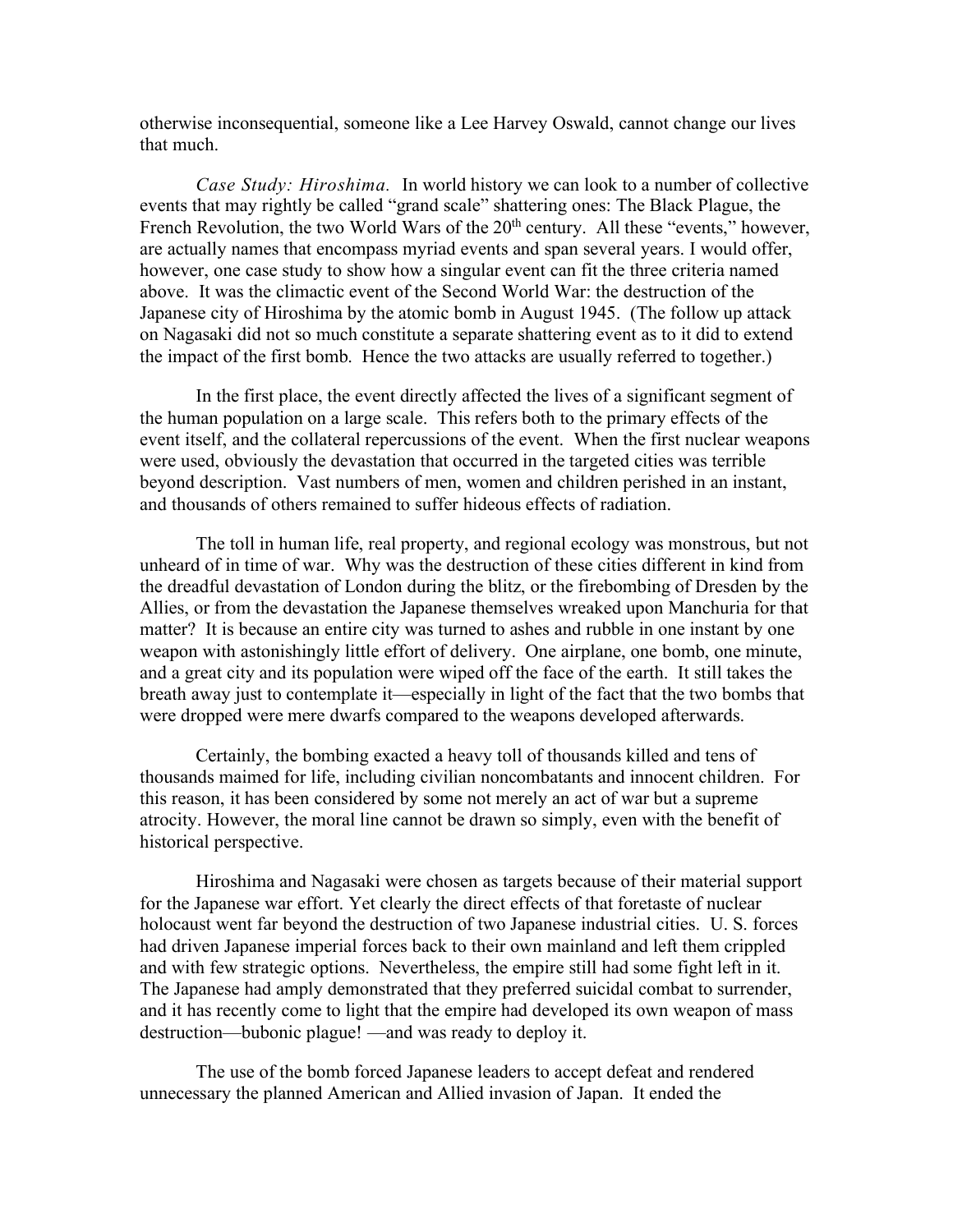bloodletting and permitted both sides to begin a postwar healing and rebuilding. Moreover, the ending to the war with Japan brought to a close the widest and costliest conflict in human history, the Second World War. The effects of bringing that war to an end—with democracy sharing a significant part of the victory—were felt not only by the United States and Japan, but by every nation that had been drawn into that war and by every other nation that had been affect by it. All these things can be put under the category: Direct Effects of the Dropping of the Atom Bomb. Yet there is something more that can and must be said about the effects of the Bomb, and of every true shattering event.

*The Breaking of Things.* To speak of a shattering event implies that things are broken beyond repair and restoration to their former state. The first thing that is broken is a people's sense of security. A shattering even makes people examine what they believe, and question what they once trusted. It shakes power structures. It pushes true leaders forward (if any are there) and reveals pretenders for what they are (and they are always there). It creates new heroes, villains, and scapegoats. It alters the way people see themselves, both as individuals and as members of a society. It forces them to reexamine their value systems. A shattering event exposes all those things we casually suppose to be true and forces us to face them critically. Some of those assumptions and suppositions will be discarded, and new ones will take their place while some assumptions may be rather be strengthened as common convictions, as foundational axioms of society—for better or for worse.

#### **9/11 as a Shattering Event**

It is in the nature of historical analysis that judgments rendered in the immediate aftermath of events tend to give way to revisions as temporal distance from them increases. Moreover, when an assessment of an event takes the form of an abstract concept, admittedly there is much room for subjective interpretation. It is hard enough to assemble the facts of what happened into a coherent narrative, let alone be able to justify the meaning of that narrative. Many still dispute the conclusion that Lee Harvey Oswald was alone the assassin who killed President Kennedy, and the meaning of that deed changes depending on the theory one accepts. Even so, evidence is abundant that this president's death (and the manner of it) affected the nation deeply and indelibly.

In the same way there are those who cannot accept the finding that Islamist terrorists are solely responsible for a coordinated attack on New York City and Washington. Nevertheless, there is abundant if anecdotal evidence that the 9/11 attack and its aftermath both triggered and embodied a landmark change in U. S. and world history. This thesis does not depend on the specific outcome of any investigation into the event itself, but rather stands as a broader observation about how an event can signify issues beyond itself.

*A Date that Speaks of Itself.* Consider first of all that the date itself has become a signature for the event, a title for itself—a fact that is, if one thinks about it, unusual if not unique. What other date, announced by itself with no other amplification, conjures up not only the memory of an event but also summons an immediate emotional response?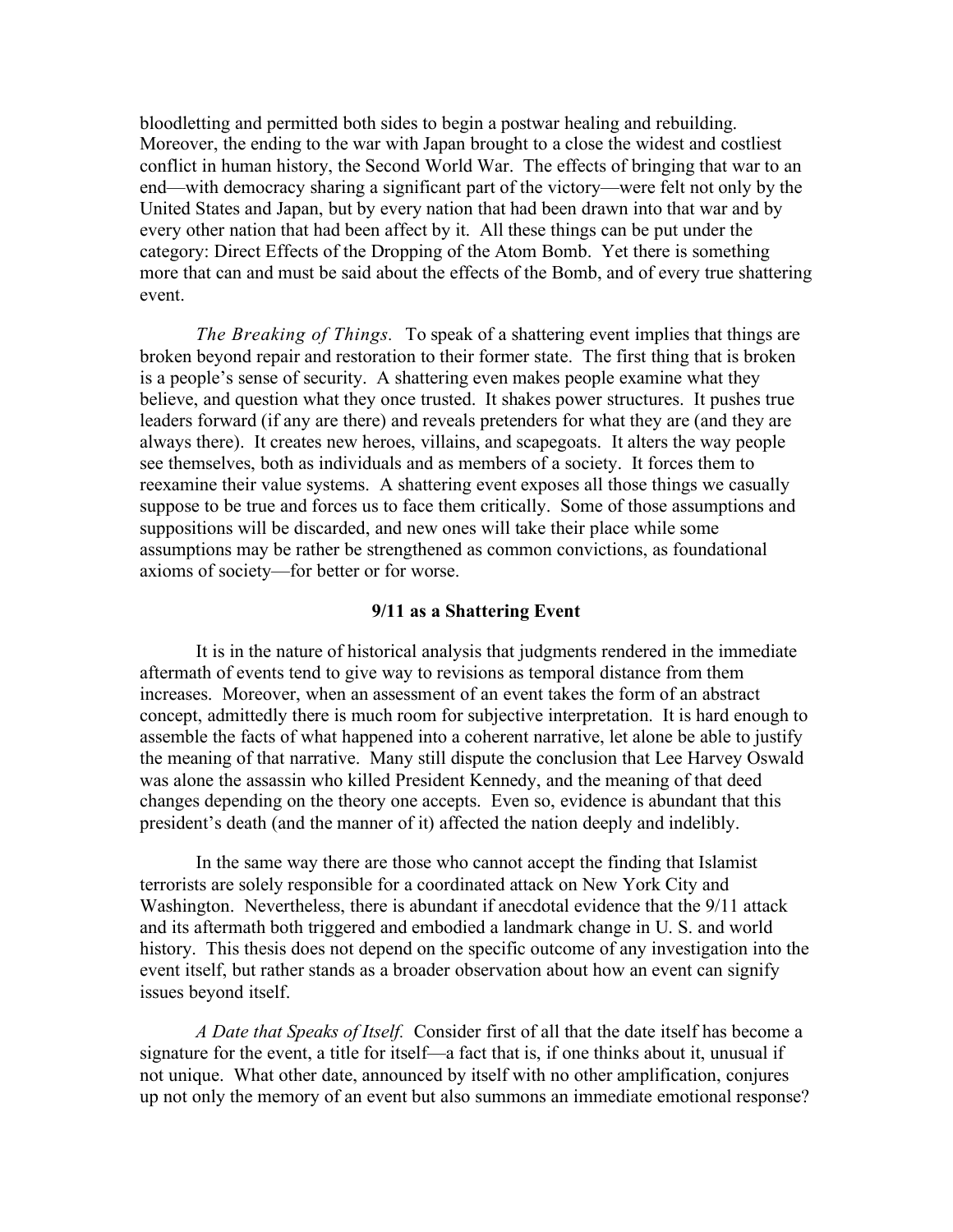July 4? Yes, but that also has a title: Independence Day. December 25? Not really, for our response to the date is secondary—it reminds us, "Christmas." December 7? Perhaps for those alive and aware of events in 1941; but remember that President Roosevelt amplified the date with a declaration that it would "live in infamy." No one pronounced such an imprecation on 9/11, nor did anyone have to. That numeric designation of a date—something to which we have become accustomed only in our age of digital information—is seared in the collective memory of our society in a way that stands by itself.

Indeed, the date to some extent even became a cliché. In the immediate aftermath of the attack some in public media annoyingly recited the date as "Nine-One-One" rather than "Nine Eleven," a play on the standard emergency telephone number. That cliché that faded for a short time until left-wing filmmaker Michael Moore released his anti-war, anti-Bush diatribe "Fahrenheit 9-1-1" ("nine-one-one"), a title in mimicry of Ray Bradbury's famous futuristic novel *Fahrenheit 451*.

*The Immediate Impact.* How did this date become so soon embedded in our national consciousness? I believe it is because of the profound depth of the shock our nation experienced that day, which the rest of the world seemed to share in an unusual way.

The power and depth of that shock is indicated by the fact that it was strong enough to make Americans do without the National Football League for a couple of weeks in 2001, and just when the season was gaining momentum. This point is not intended to be facetious. Professional football is something like a national religion, not to mention the love of money which certainly rises to the level of idolatry in America. For the NFL to feel compelled to cancel one week of a season and postpone another at a cost of millions of dollars indicates more than jitters about a potential terrorist attack on a crowded stadium. It also indicates the sense of sobriety that fell upon our country. Suddenly football and many other things that Americans pursue with great fervor appeared trivial. That sense of sobriety has since faded, scarcely noticeable even on the anniversary of the attack, but pollsters were still finding its residue months after the attack.

During that same period many things that Americans had taken for granted for years suddenly took on higher priority—patriotism being at the top of the list. Stores sold out of American flags within hours of the attack on September 11, 2001, and the red, white and blue was flying everywhere one looked for weeks and months afterward. People lined up to give blood and money to the cause, although the cause was not very well defined. In the days and weeks following 9/11 enlistment for public service hit an all time high, and young people in particular stepped forward to enter the medical and teaching professions, the armed services, even the CIA. There was a new sense of respect for the military that had not been seen since the Persian Gulf War—perhaps not even since World War II.

For a brief time, Congress paused from being an institution of quarrelling Democrats and Republicans and acted like an institution of Americans. The non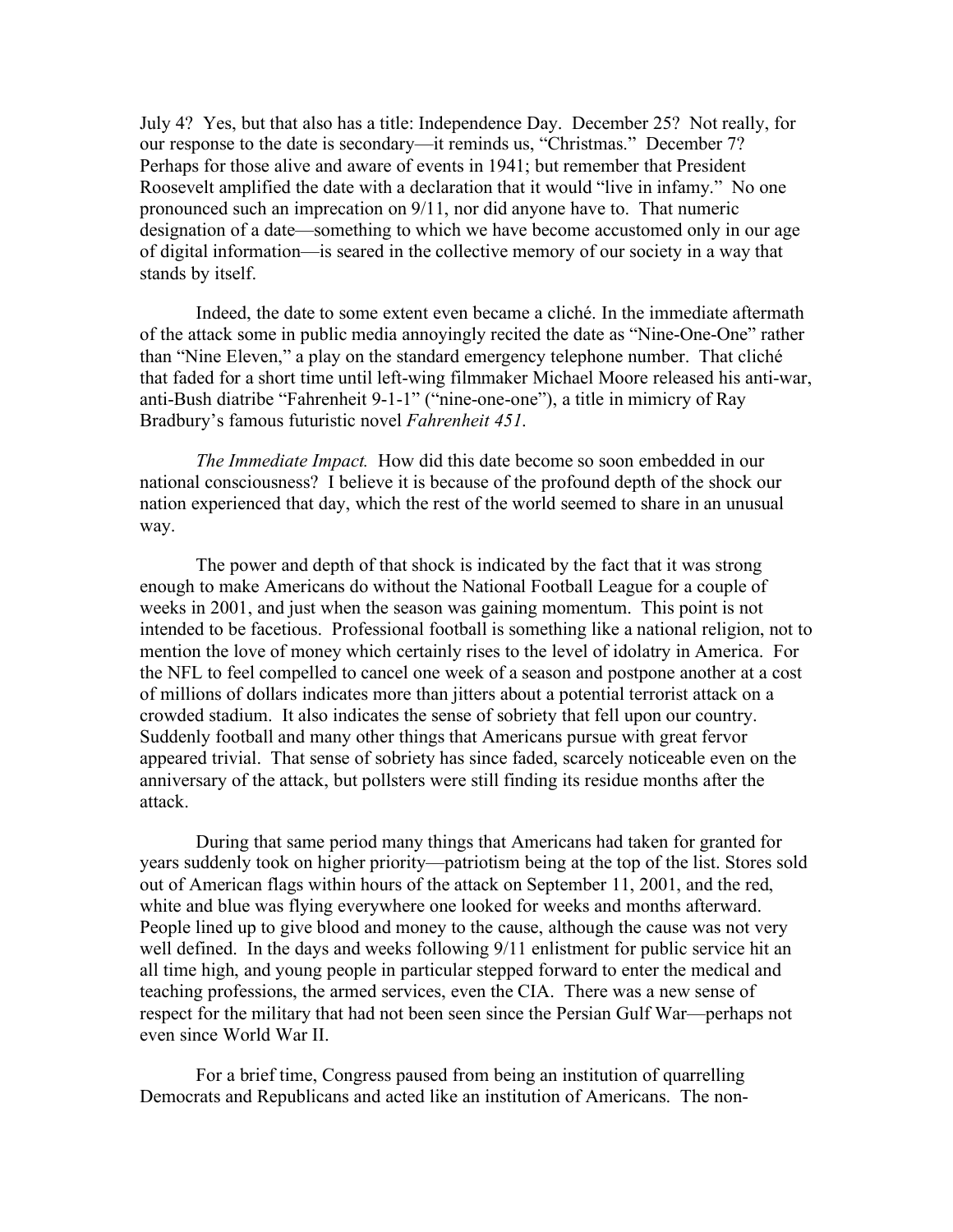partisanship was probably talked about much longer than it lasted, but it really did happen, and it was extraordinary.

The shock of 9/11 also had an immediate impact on individual lives throughout the land. People reconciled with relatives and friends who had been estranged. Those who could not be reconciled at least postponed their divorces, and the numbers of them were statistically significant. (These are things that were reported at the time by news media.)

The national emergency also had a strange (though probably predictable) effect on the national libido. Major papers and magazines had feature articles to describe how people were turning to sex for comfort and reassurance in the time of crisis—and it did not even have to be with people they knew or liked. On a darker note, by November the abortion provider Planned Parenthood was reporting a sharp increase in their business of terminating "unwanted pregnancies" (their term).

Not all those pregnancies were unwanted, however (the U. S. did experience a mild baby boom in June and July of 2002), and not all the sex was reckless. People felt a stepped-up sense of urgency about their lives, and either broke off relationships or made permanent commitments—to marry, or to remain single; to have children, or to remain childless. All these things indicate the depth and breadth of the shock felt by the country in the wake of the terrorist attack.

*The National Discussion.* The watershed significance of 9/11 was shown even in the early days following in the national discussion regarding the event. I have compared 9/11 to the assassination of President John F. Kennedy. I am not the only, nor even the first to draw the comparison. A Time Magazine/CNN poll in late 2001 revealed that two thirds of Americans believed the events of September 11 would define a generation the way the Kennedy assassination did.

The National Opinion Research Center at the University of Chicago went further and compared the public response to 9/11 to the response to the assassination in 1963. The comparisons were interesting, perhaps revealing. In 1963 there was a greater feeling of depression and national shame, as opposed to 2001 when there was a greater feeling of anger along with a surge of national pride. More interesting for the point of this essay is the fact that serious research began right away toward making this kind of comparison. Where sociologists begin, historians seem likely to follow.

The national discussion during the extended aftermath (6-9 months after 9/11) also focused on the generation that was coming of age in the midst of these events. As a case in point, the cover story of the November 12, 2001 issue of Newsweek was titled "Generation 9-11." The story had some illuminating observations, noting:

> It's too soon to tell whether 2001 will be like 1941 when campuses and the country were united, or 1966, the beginning of a historic rift. So far, there have been only scattered signs of a nascent antiwar movement. [Most] students' views are in sync with the rest of the country….